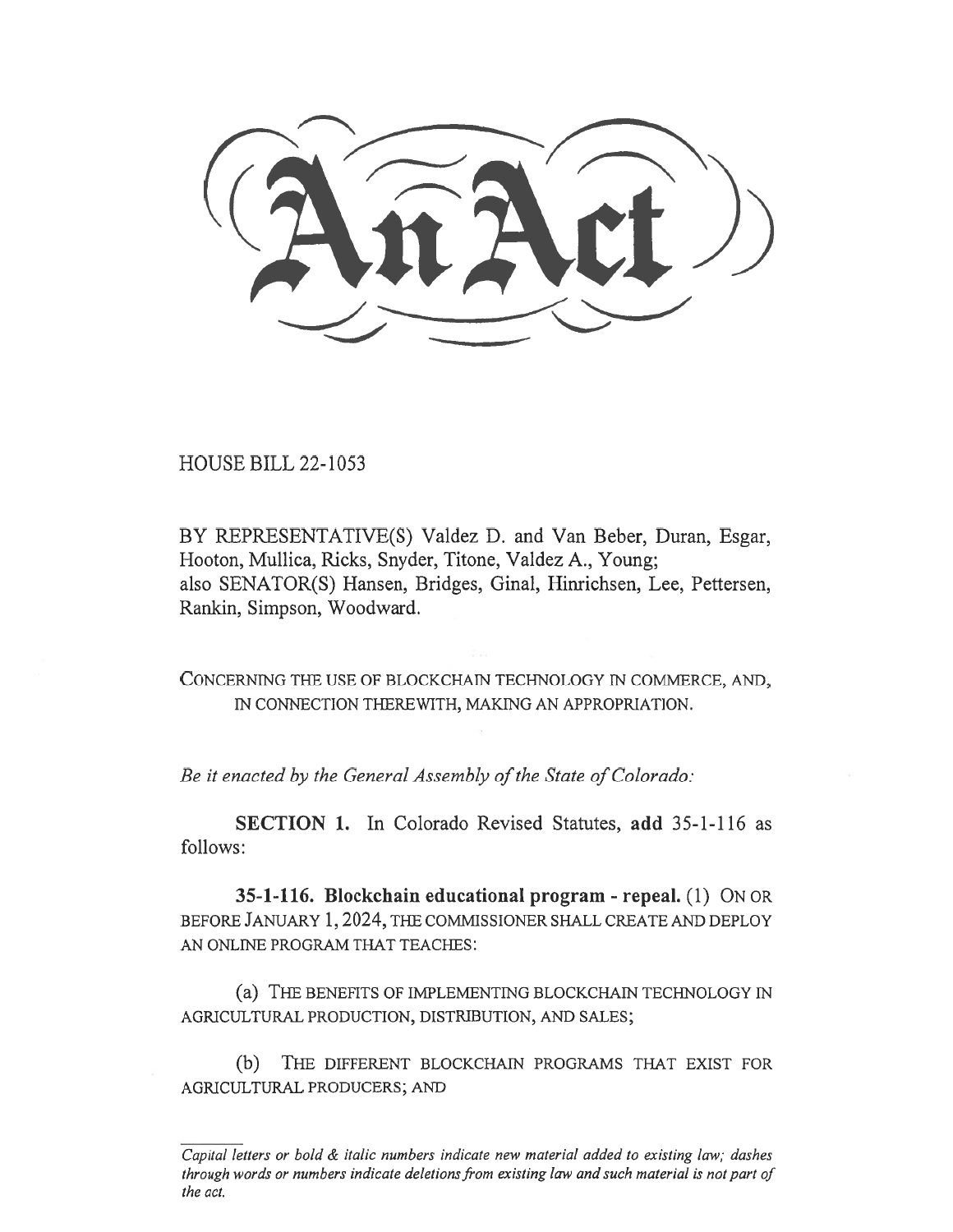(c) THE REQUIREMENTS TO BEGIN USING A BLOCKCHAIN PROGRAM IN ACCORDANCE WITH BEST PRACTICES FOR AGRICULTURAL PRODUCERS.

(2) THE COMMISSIONER SHALL CONSULT AND COOPERATE WITH STAKEHOLDERS TO DEVELOP THE ONLINE PROGRAM USING BEST PRACTICES. To IMPLEMENT THIS SECTION, THE COMMISSIONER MAY CONSULT OR CONTRACT WITH THE COLORADO STATE UNIVERSITY SYSTEM.

(3) THE COMMISSIONER SHALL PUBLICIZE THE EDUCATIONAL PROGRAM AND ENCOURAGE AGRICULTURAL PRODUCERS TO PARTICIPATE IN THE PROGRAM.

(4) THIS SECTION IS REPEALED, EFFECTIVE JULY 1, 2030.

SECTION 2. Appropriation. For the 2022-23 state fiscal year, \$72,768 is appropriated to the department of agriculture for use by the agricultural markets division. This appropriation is from the general fund. To implement this act, the division may use this appropriation for program costs related to agricultural markets.

SECTION 3. Act subject to petition - effective date. This act takes effect at 12:01 a.m. on the day following the expiration of the ninety-day period after final adjournment of the general assembly; except that, if a referendum petition is filed pursuant to section 1 (3) of article V of the state constitution against this act or an item, section, or part of this act within such period, then the act, item, section, or part will not take effect unless approved by the people at the general election to be held in